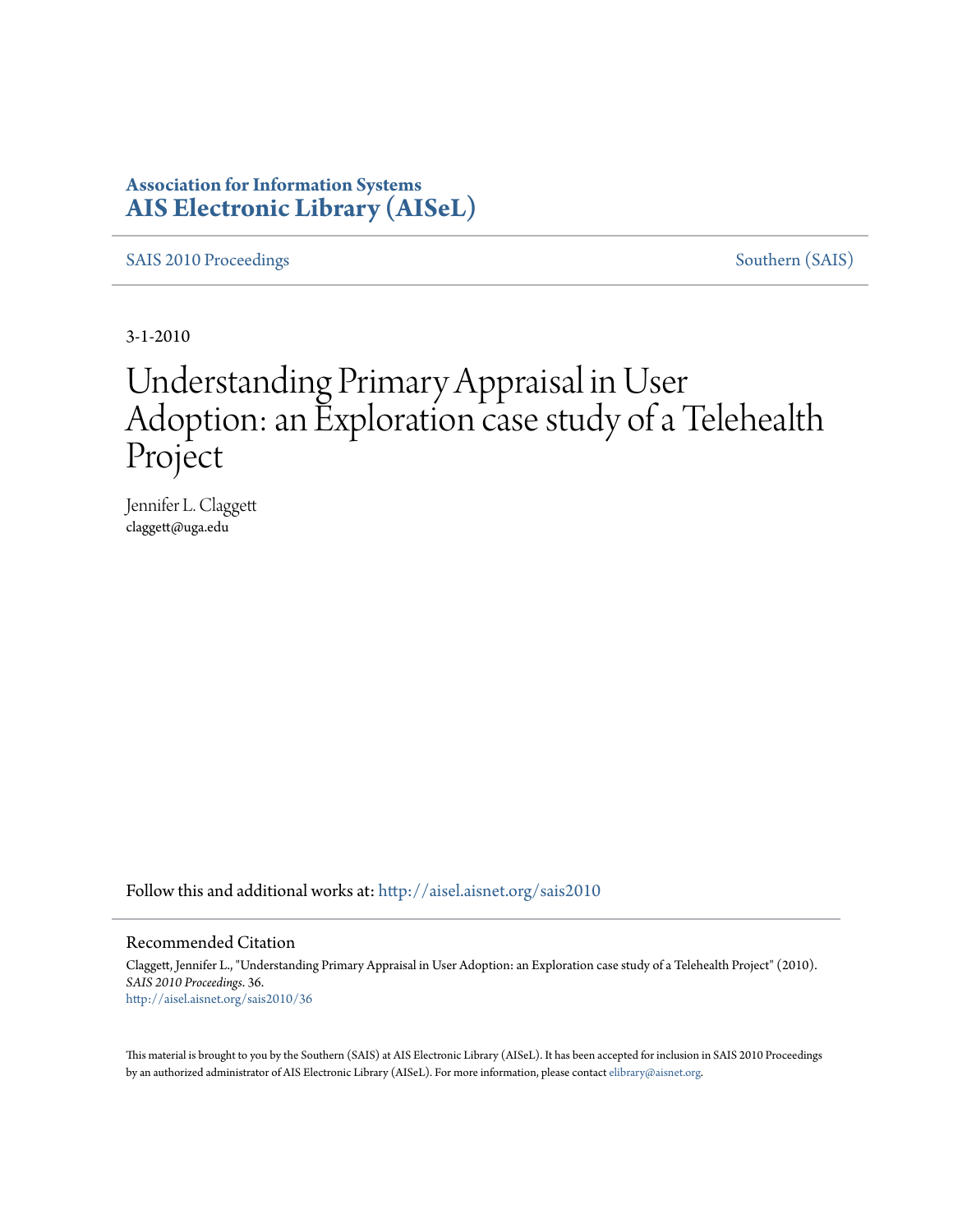# **UNDERSTANDING PRIMARY APPRAISAL IN USER ADOPTION: AN EXPLORATORY CASE STUDY OF A TELEHEALTH PROJECT**

### **Jennifer L. Claggett** Terry College of Business, University of Georgia claggett@uga.edu

#### **ABSTRACT**

Implementation of a new system typically results in significant change for users' work processes who engage in adaptation processes to cope with the change. Coping theory explains how people choose adaptation behaviors after a series of appraisal processes. Primary appraisal results in the categorization of the IT artifact as a threat or an opportunity. Understanding these primary appraisals, specifically what antecedents produce various appraisal results, allows better prediction of user behaviors and ultimately of implementation success. Drawing on observations during a case study of a telehealth pilot project in six sites, we offer a theoretical model to better understand the antecedents of primary appraisal.

#### **Keywords**

Coping, Appraisal, User Adaptation, Telehealth, Telemedicine

#### **INTRODUCTION**

A key component to the success of any situation that utilizes an IT artifact is the adoption of that artifact by the necessary users. The literature is ripe with streams of research attempting to understand the many facets involved in implementation success. Venkatesh et al. (2003) identify numerous variance models of user acceptance, including the technology acceptance model / unified theory of acceptance and use of technology (TAM/UTAUT) (Davis 1989), Theory of Planned Behavior (TPB) (Taylor & Todd 1995), and the Innovation Diffusion Theory (IDT) (Rogers 2003). As such, previous research has provided considerable insights into aspects of user adoption.

Beaudry and Pinsonneault (2005) provide a different theoretical lens by proposing the coping model of user adaptation (CMUA.) By understanding that the new information technology constitutes a disruption to organizations, user adaptation can be viewed as coping (Beaudry & Pinsonneault 2005). The process of implementing a new information technology is fraught with questions about how the new artifact will fit into the existing process, what resources will be involved in the addition, which people will be performing which roles, etc. CMUA builds upon Lazarus and Folkman's (1984) coping and appraisal model and applies it to a situation where the new information technology represents the stressor to be handled. Through a coping process, each user evaluates the situation through a series of cognitive appraisals and the outcomes of these appraisals determine the behaviors the user will engage in towards the implementation (Beaudry & Pinsonneault 2005). Understanding these appraisals, specifically what antecedents produce various appraisal results, allows better prediction of user behaviors and ultimately of implementation success.

The coping perspective provides a useful framework via which to examine adoption. Much is still unknown about how users make their appraisals of the situation during the coping process and the consequences of such appraisals. Lazarus and Folkman (1984) separate the appraisal process into primary and secondary pieces, and suggest the primary appraisal judges the stressor as a threat or an opportunity. They go on to suggest that a positive primary appraisal, a view that the impending change is an opportunity, leads to a higher quality of functioning and ability to draw upon and utilize resources than a negative appraisal. The benefits to understanding, and ultimately helping control primary appraisal, are high to businesses as they implement new IS projects. This study develops a theoretical model that integrates the work done so far in the coping arena with observations during a case study of a telehealth initiative to understand the antecedents to the users' primary appraisal of a new information technology implementation.

The theoretical contribution of this paper is the development of a model with the factors assessed in primary appraisal of a new IT artifact. It begins by discussing the theoretical background of coping and the appraisal process. Next it describes the study of a telehealth initiative in rural nursing homes and offers preliminary findings that support or refine my primary appraisal model. We conclude with a brief discussion about the importance of further research and understanding of the components of the coping process for the area of user adoption.

#### **THEORETICAL BACKGROUND**

#### *Coping*

Coping is defined as "the cognitive and behavioral efforts exerted to manage specific external and/or internal demands that are appraised as taxing or exceeding the resources of the person" (Lazarus & Folkman 1984 p. 141). Cognitive efforts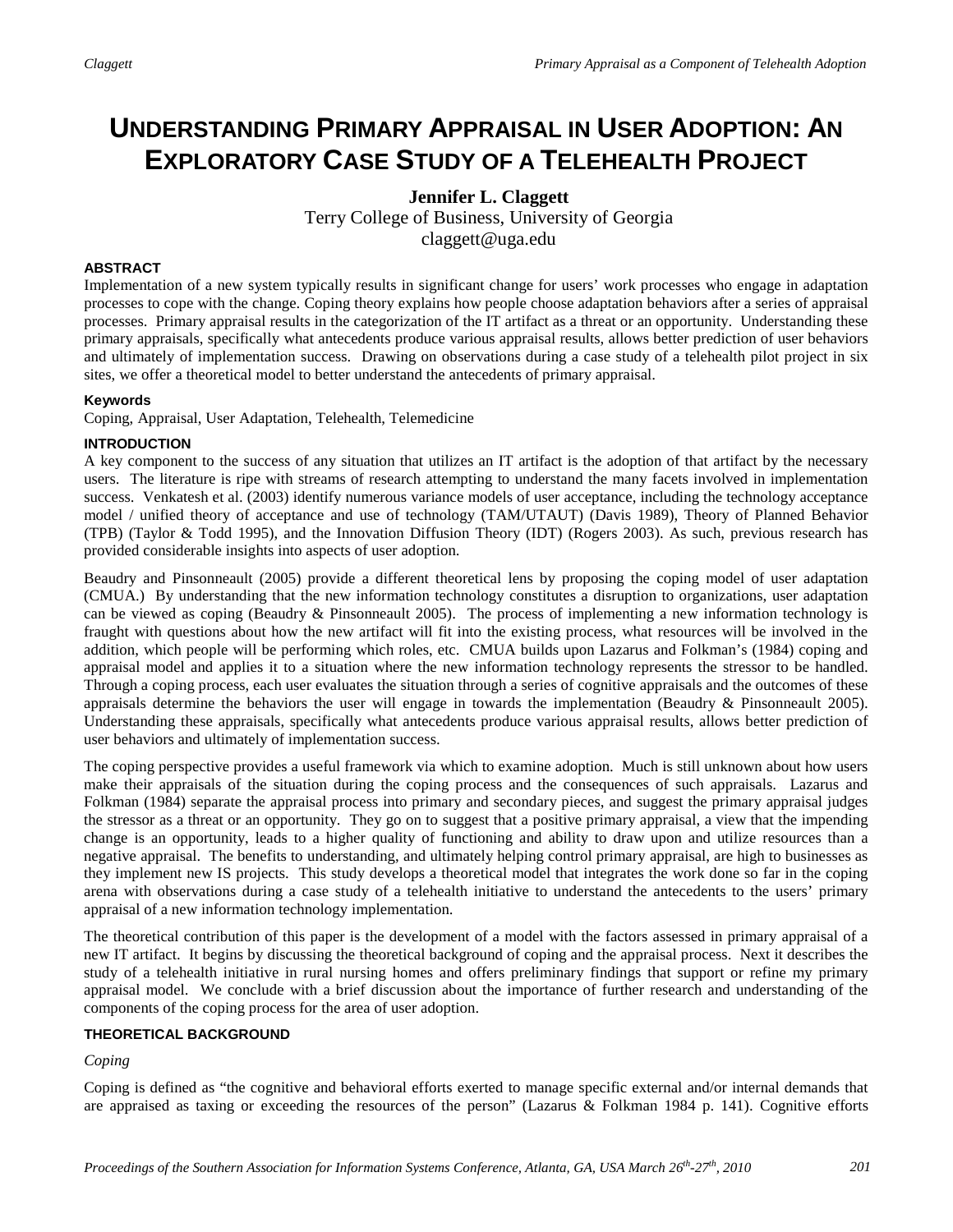involve distancing, escaping, acceptance, or other methods of altering the subjective meaning, while behavioral efforts include changing the situation (Folkman et al. 1986). In other words, coping is the process a subject takes in order to respond to a stressor that enters their environment. Beaudry and Pinsonneault (2005) explain coping as a response to a disruptive event that occurs in his or her environment (e.g., a new technology implementation.)

#### *Appraisals*

Appraisals are cognitive evaluations of the encounter, as the user categorizes the stressor (i.e., new IT implementation) and its various facets with respect to the user's well-being (Lazarus & Folkman 1984; Beaudry & Pinsonneault 2005). Folkman and Lazarus (1988) go on to explain that the cognitive appraisal process mediates reactions and that each user will appraise a situation differently. They identify two types of appraisals that are of interest when studying the coping process: primary appraisals and secondary appraisals.

#### *Primary Appraisal*

Primary appraisal is a user's assessment of the personal importance and relevance of the situation (Lazarus & Folkman 1984). The questions center around, "What is at stake for me in this situation?" (Beaudry & Pinsonneault 2005). There are two possible outcomes of the primary appraisal process: challenge or threat (Lazarus & Folkman 1984). Challenge refers to a situation that has been assessed as having positive outcomes for the user, and invokes emotions of excitement and anticipation. Some streams of literature refer to this outcome as an opportunity. To match the existing CMUA terminology and to avoid further confusion, we refer to this assessment as opportunity. Threats refer to a situation where loss or harm is anticipated and is categorized by emotions of fear, anger, and anxiety (Lazarus & Folkman 1984).

#### *Secondary Appraisal*

Users also undergo a second appraisal process, where resources are assessed that might allow management of the situation (Folkman et al. 1986). This is a complex process that takes into account coping options as well as their likelihood of accomplishing the desired results (Lazarus & Folkman 1984). In essence, this appraisal centers around the question of, "What is to be done about this situation?" Beaudry and Pinsonneault (2005) further explain that in the context of IT, secondary appraisal includes the components of work, self, and technology. Work control refers to the feeling of sufficient autonomy in regards to their job and ability to modify tasks, self control involves the users' belief they can adapt themselves to the new environment, and technology control refers to the ability to manipulate features and functionalities of the new IT (Beaudry & Pinsonneault 2005).

#### *Dynamic Properties of Appraisal – Reappraisal and Triggers*

Lazarus and Folkman (1984) express some regret of the primary and secondary construct names, because these appraisals are dynamic in nature and not necessarily sequential in the coping process. Additionally, triggers in the user environment cause reappraisals of the situation, through updated primary and secondary appraisal mechanisms. Beaudry and Pinsonneault (2005) involve triggers in their CMUA development and suggest the adaptive behaviors (determined by initial primary and secondary appraisals) will result in a modified situation needing additional appraisals.

#### *Appraisal Results: Adaptation Behaviors*

Inside the coping process, the appraisal (and reappraisal) processes result in the selection of adaptation behaviors (Lazarus & Folkman 1984; Beaudry & Pinsonneault 2005). These adaptation behaviors directly affect implementation success. The resulting behaviors generally fall into either problem or emotion-focused coping solutions (Latack & Havlovic 1992). Beaudry and Pinsonneault (2005) define four adaptation behaviors inside CMUA, ensuing from the combination of the primary appraisal result (opportunity or threat) with the secondary appraisal (user control of the IS implementation). Benefit maximizing and benefit satisficing were derived from different secondary appraisals in conjunction with a primary appraisal as an opportunity, and resulted in individual efficiency and effectiveness pertaining to the IT implementation. Situations involving a primary appraisal result of threat included adaptation behaviors involving disturbance handling and selfpreservation, and resulted in a variety of outcomes including failure (user exited the situation) and minimization of negative consequences (grudging acceptance.)

In another interpretation and categorization of adaptation behaviors, Piderit (2000) analyzes the research surrounding resistance as a response to change, and explains the complexity of both the dimensions (emotional, cognitive, and behavioral) and resulting combinations of user assessments. Appreciating the multidimensional aspect of appraisals, she calls on more research to interpret exit, voice, loyalty, and neglect as components of resistance which partly overlap with the adaptation behaviors described above. Only by understanding the coping process in greater detail will we be able to comprehend, predict, and influence the resulting adaptation behaviors and increase the probability of successful IS implementations.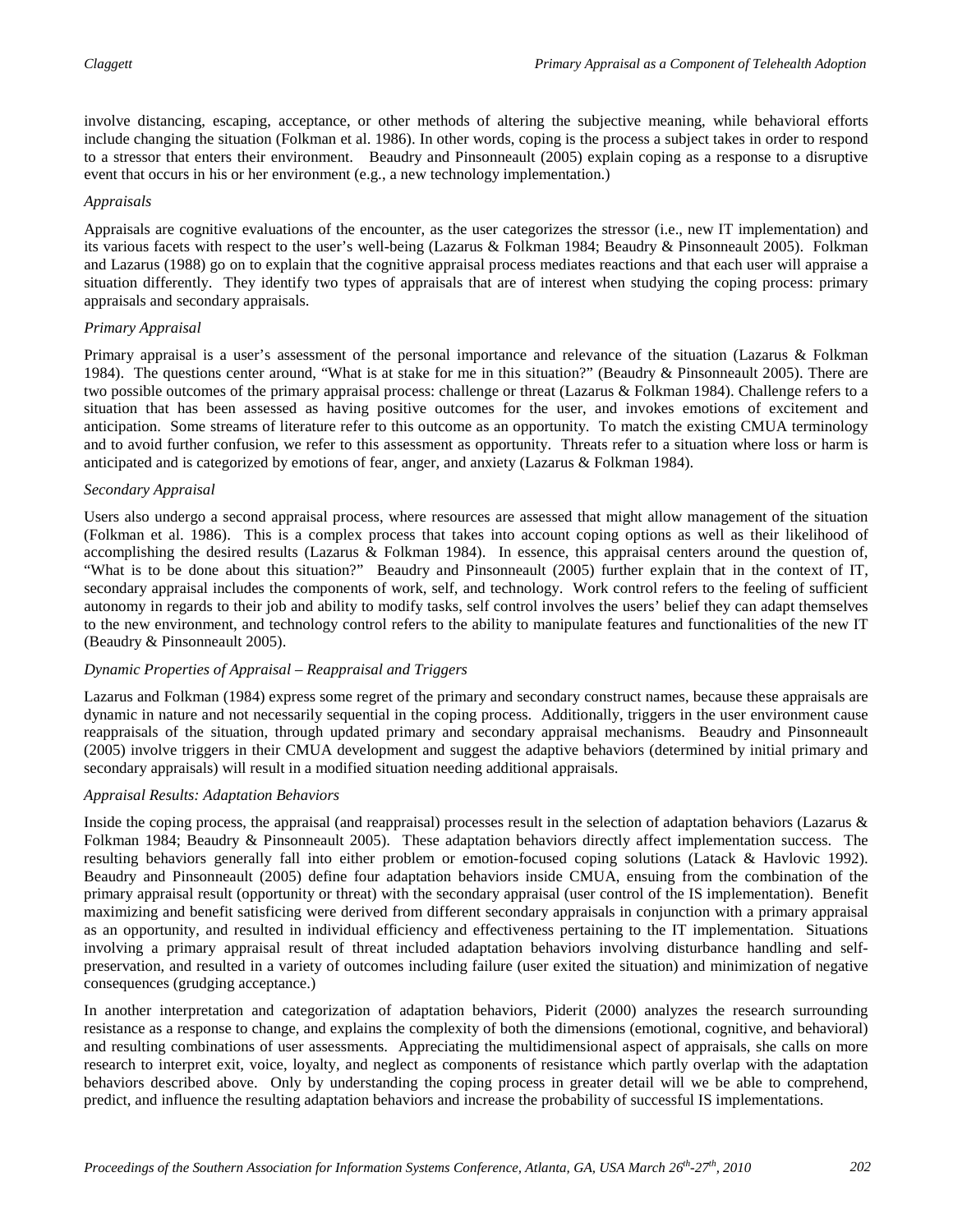The Coping-Adaptation model is shown in figure 1 as a pictorial representation of the framework described above, heavily influenced by Lazarus and Folkman (1984).



**Figure 1. Coping-Adaptation Model**

#### **METHODOLOGY**

Within this broader framework of coping-adaptation processes, my interest is in identifying determinants of primary appraisals. That is, what factors influence a user's primary appraisal of a technology as a threat or an opportunity? To provide insights into this research question, we conducted a series of exploratory case studies. Case studies are an appropriate method to examine the phenomenon because there is little understanding of the primary appraisal process. Interviews allow us the freedom to investigate users' beliefs and reactions surrounding the IT artifact and the intimacy of a case study allows us the focus to understand the nuances of the situation.

The context of the study is telehealth implementation in six rural nursing homes which have implemented or are in the process of implementing the technology. Use of the telemedicine unit is not mandated. As such, there is wide variation in the use of the telemedicine technology across the sites reflecting differing primary appraisals of the technology by stakeholders. This provides us with an excellent opportunity to gain insights into primary appraisals of the same technology in the same organizational context and the factors that lead to different outcomes.

#### *Case Study Context*

All six nursing homes are in rural areas and belong to the same parent organization. They have all been directed by the parent organization to implement telehealth units. Patient access to physicians (primary care, specialists, and emergency room) in rural areas is limited. Further, transporting the elderly to physicians or hospitals many miles away is inconvenient for the patients, costly, and may result in transport injuries. These factors formed the primary motivation for implementing these units in the nursing homes. All units are provided by the same not-for-profit organization that provides both the technology as well as the training to these sites.

Bashshur (1995) defines telemedicine as "a system of care that uses telecommunications and computer technology to substitute for face-to-face interaction between patients, physicians, and/or non-physician providers in various combinations." The nursing homes are voluntarily using the telehealth units to connect to a well-known state hospital for patient emergency diagnosis, access to specialists that may not be able to visit their rural facility, and to connect with local attending physicians in their offices. Nurses and nursing home staff use a stationary presenting telehealth unit (a computer, with two monitors, speakers, a camera, and several medical scope peripherals) to connect to a physician at another site to conduct a medical consultation on the patient.

#### *Data Collection*

To date, 25 interviews have been conducted and the average interview lasted around an hour (detailed in Table 1.) The approximate interviewee participation time was 25 hrs and 33 minutes, and some stakeholders were interviewed multiple times. With one exception (permission to tape was denied due to unforeseen circumstances that had nothing to do with the interview), the interviews were audio recorded and transcribed. All subjects were assured confidentiality. The people interviewed were involved in the nursing home telehealth project at various stages of the implementation process, and had varying degrees of success with the voluntary usage of the telehealth units, with one nursing home discontinuing use. Details on the nursing homes are provided in Table 2. Each interview consisted of open-ended questions designed to better understand the appraisal process of the interview subject, as well as additional details about the telehealth implementation and reactions of other stakeholders.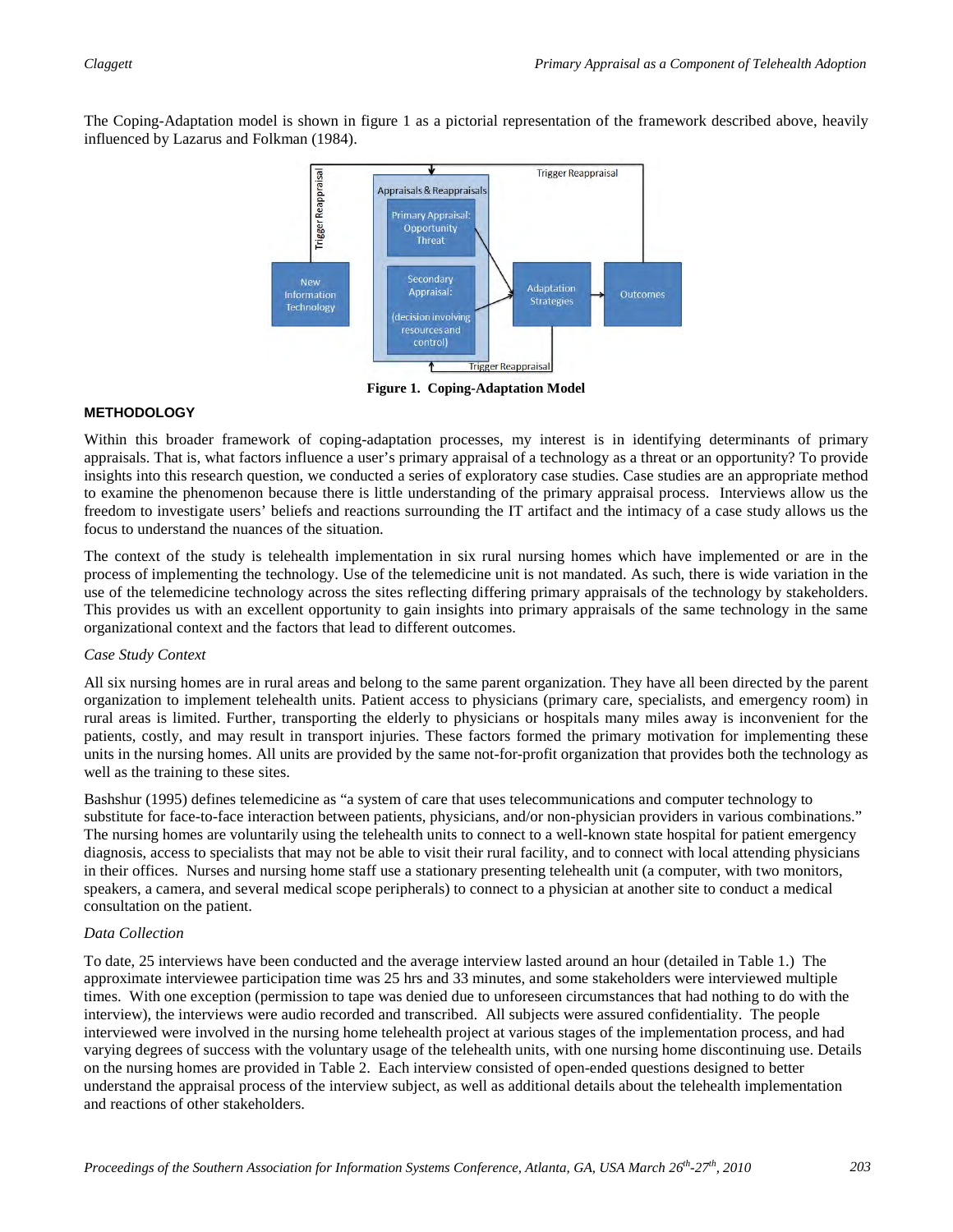| Title and Position Description                                                                                                                                                                                            | Number of Interview<br>Subjects<br>(approximate time) |
|---------------------------------------------------------------------------------------------------------------------------------------------------------------------------------------------------------------------------|-------------------------------------------------------|
| Nursing Home Administrators – The top administrator at each nursing home facility                                                                                                                                         | 6(6:21)                                               |
| Director of Nursing – The head nurse at each nursing home facility                                                                                                                                                        | 5(5:40)                                               |
| Additional Nurses $\&$ Support Staff – Other nurses or counselors knowledgeable about the<br>telehealth unit                                                                                                              | 4(2:41)                                               |
| Nursing Home Parent Company Administrator – Senior administrator of the parent organization<br>that owns all nursing homes in the pilot project and is heavily involved with site selection for the<br>telehealth project | 1(1:39)                                               |
| Attending Physicians – Each is the medical director and heavily involved with multiple nursing<br>homes in the pilot project                                                                                              | 2(4:22)                                               |
| ER Physician – Primary contact at the well known state hospital being utilized for consultations                                                                                                                          | 1(1:42)                                               |
| Telehealth Liasons- Employeed by the not-for-profit organization responsible for supplying the<br>telehealth units and training the involved parties                                                                      | 2(2:38)                                               |
| Telehealth Organization Administrator - Senior administrator of the not-for-profit organization<br>responsible for supplying the telehealth units and training the involved parties                                       | 1(0:30)                                               |

#### **Table 1. Interview Details (multiple participants were involved in some interviews – hours represent each position's collective involvement)**

| Nursing Home | Number of Beds | Distance to Nearest E.R. | Telehealth Implementation | <b>Current Status of Project</b>   |
|--------------|----------------|--------------------------|---------------------------|------------------------------------|
| A            | 168            | 0 miles                  | January 2009              | Implemented                        |
| B            | 50             | 13 miles                 | January 2009              | Implemented                        |
| C            | 81             | 2 miles                  | January 2009              | Implemented                        |
| D            | 104            | 0 miles                  | January 2009              | Implemented                        |
| Е            | 104            | 16 miles                 | January 2009              | Discontinued (Oct 09)              |
| F            | 59             | 17 miles                 | November 2009             | In Process of Being<br>Implemented |

**Table 2. Details of the Studied Nursing Homes**

#### **PRELIMINARY FINDINGS**

While the term appraisal may conjure up the image of a conscious process, it is often that the individual may be unaware of any or all of the components of their appraisal (Lazarus & Folkman 1984). This was my impression of many of the people interviewed. Nevertheless, many insightful things were said that lend credibility to the proposed antecedents of primary appraisal.

*Self-efficacy* was a common theme when discussing concerns about the telehealth project. Two distinct types of self-efficacy surfaced: technology and process. Many people spoke about the technology skills needed, as seen in these responses:

Nurse B: *The biggest drawback to me was using the computer. I'm not a computer person, so getting all that…I still don't have all that down. I don't think I could do it by myself if I had to.*

Nursing Home Director E: *That's a complicated system when you get back there to fool with that. You've got to have some computer skills. Well, a lot of these nurses don't have computer skills…[they were] scared to death.*

However, concern with the other medical skills needed by the people using these telehealth units also emerged. An otoscope is a common medical instrument used to examine the ear, and although it is used in a telehealth consultation, the skills involved in using it go beyond simple use of the computer aspects of the telehealth technology.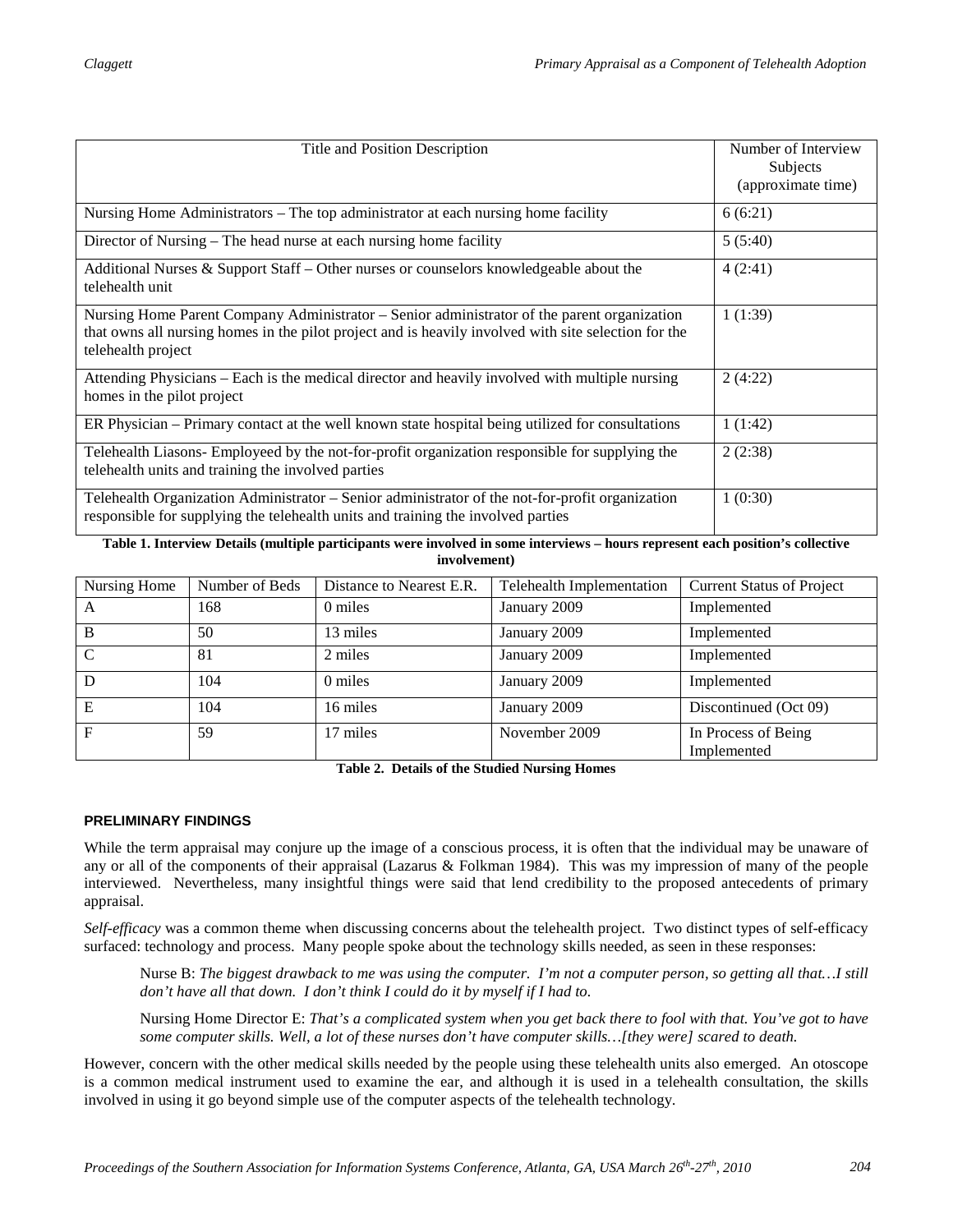Physician B: *…showing somebody how to hold the otoscope …they've never looked in an ear before and now they're asked…to put the otoscope in the ear. First you've got to tell them what an otoscope is, you know, and you've got to have somebody that shows you how to do it so that they don't hurt the patient. It's new skills for them. It's more than just the computer, too, you know, it's just new.*

One physician, who was choosing not to participate in at least one component of the project, repeatedly cited his concern with the process because it involved a different physician giving a second opinion. In this instance, Physician A, viewed the use of telehealth as *shifting the power* to diagnose away from the attending physician.

Physician A: *What the nursing home people presented to us…is…to do that before we send anybody to the emergency room. So instead of me making the decision, they wanted to get a second opinion from an ER physician who's never seen the patient and see what he has to say before we send him. And if they say, "Yeah, send him," then I guess we send him. If they say, "No, don't send him," when I suspect we [should send him], we kind of butt heads there. But that's one of the big things that they wanted the attendings in the nursing homes to do, and I don't do it that way.* 

One nursing home returned their telehealth unit after a prolonged period of disuse. Although their initial reactions were reported as positive, we were told that their opinion changed with the constant exposure to a doctor who was very negative about the project. We believe this is preliminary support for the construct of *subjective norm* affecting primary appraisal through a re-appraisal process (in this situation, the nurses went through iterations of reappraisals when exposed to the doctor.)

Nursing Home Director E: *Well, I mean, [the nurses] had positive thinkings but they couldn't…I mean, [the doctor] just didn't want to hear anything about it. He didn't want you to mention it to him.*

Many conversations involved the perceived effectiveness of the telehealth consultations. While some opinions were positive and some were negative, the details were easy to classify as concerning the *effectiveness of the technology* to complete the task or the *effectiveness of the new process* surrounding the task. First, we see a physician's negative perceptions about the new process of receiving ER diagnostic support while the patient is still in the nursing home, which does not involve the technology in any way.

Physician A: *I think I know my patients more than an ER physician does, so I have not used it for that.*

Physician A: *They don't need to see the patient to decide if they need to see them or not. See what I mean? Guy's got chest pain; he's 33 years old. He supposedly drinks. His daddy died at 35—what do you think? Well, send him on down; we don't need to see him on the telemedicine to do that….*

Similarly, we encountered a nurse who believed very strongly in the effectiveness of the telehealth consultations. This belief centered around the new process of being able to *immediately* present a patient from inside the nursing home (i.e., without transporting) to a physician, and had nothing to do with the technology components of the consultations.

Nurse C: *And also if you've got a patient and they're having behavior problems it's a really big issue. And it can be a scary issue. But with being able to present that patient you know that you can present him right away. That is a big difference, in my opinion….I think telemedicine has given me a comfort level.*

However, perceptions about the effectiveness of the technology, devoid of concerns about the new process, were also presented. While previously expressing concerns about the new process effectiveness, Physician A also discussed benefits that the live video camera technology brought to increase the effectiveness of the consultation.

Physician A: *It might be nice to have a live… "Well, pull it over this way, pull it over that way. Squish on it." And do that kind of stuff, get a little bit better picture of it. And you might have a better quality of the transmission through the picture too. Anything visual is going to be nice. It would be good to have for anything that you have to really see.*

Another physician believes that the technology improves the consultation experience, because of the ability to communicate via recorded video with the physician.

Physician B: *Psychiatry is, if anything…it's better. Because one of the problems you have is behaviors. You're concerned about behaviors. You actually can video the patient and the behaviors you're talking about, and let the psychiatrist watch the behaviors.*

While these are only small snippets of the conversations with the stakeholders in the pilot project, they provide support for a set of preliminary constructs in the proposed primary appraisal model, seen in figure 2. These factors, encompassing both